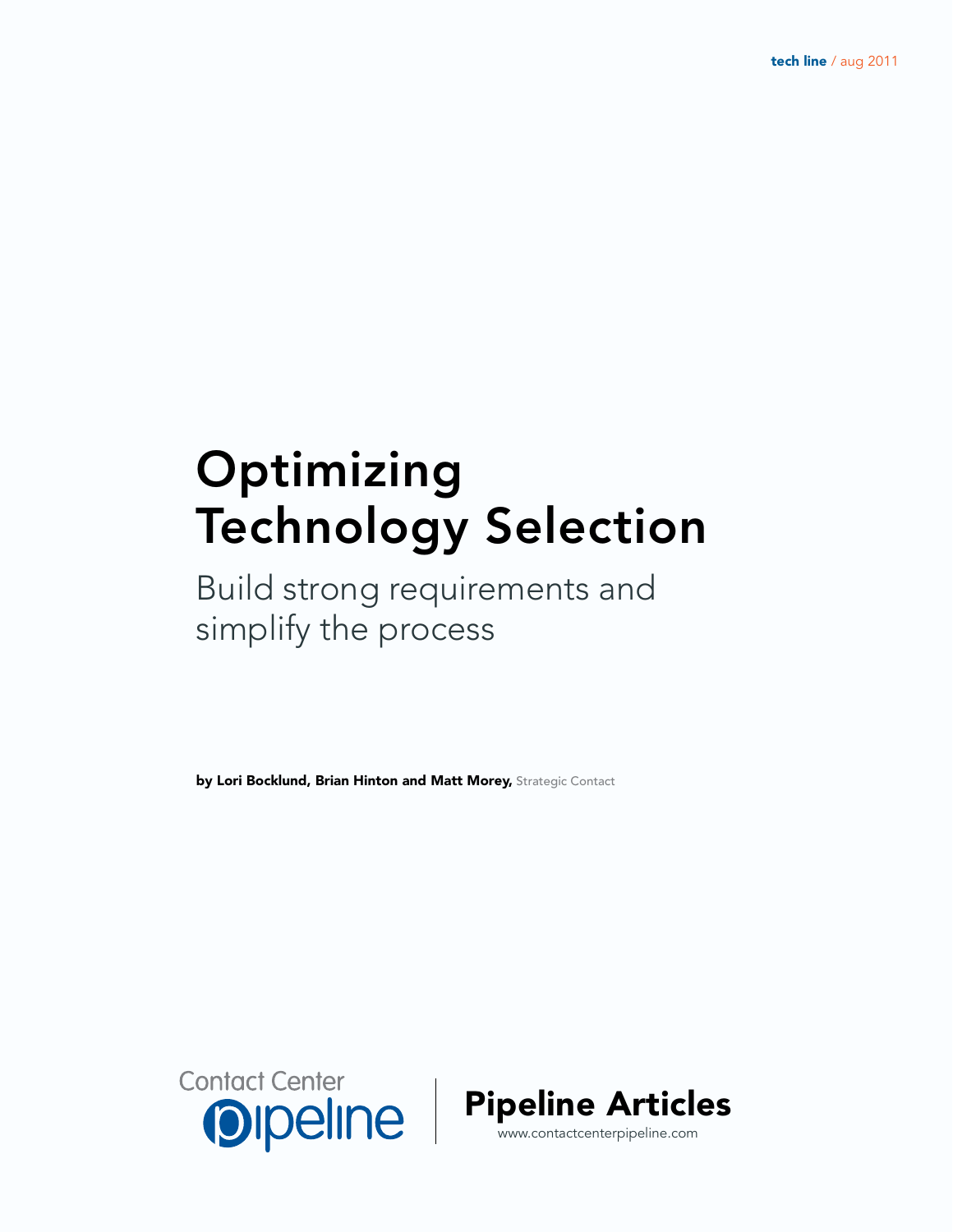

Lori Bocklund

Brian Hinton

Matt Morey

**Example 12 Senior Correct Senior Control of the senior levels, inability to invest that leaves ver feel like Goose and Maverick from** *Top Gun:* "I feel the need, the need for speed"? Impatience at you dangling with end-of-life or end-ofsupport products, and change taking place in "Internet Years" all combine to make speed the No. 1 driver for many technology pursuits. At the other end of the spectrum, many suffer from painful procurement processes that demand RFPs, a minimum of six bidders, and timelines that seemingly drag on forever. Heaven forbid you get the double whammy demands of "Do it fast while using our rigorous procurement process!"

Either extreme poses unnecessary risks. Go too fast and you miss crucial information, bypass attractive options, or forego complete and competitive pricing. Get too complicated and you bury the truly essential in a sea of detail and delay realization of valuable business benefits. You can eliminate these risks and decrease pain by streamlining the requirements definition process and conducting targeted due diligence. Focus on what really matters and you'll find the right (and complete) solution, approach and price to deliver what your center needs.

#### Keys to Success

A successful technology selection process includes *the following steps:*

- Identify criteria that will differentiate vendors and solutions
- Define requirements that focus on the specific needs of the center and IT for this project
- Determine appropriate vendors to consider based on high-level requirements
- Document the requirements in appropriate vendor communication
- Evaluate options through targeted due diligence, using the criteria that matter to you, ensuring an apples-to-apples comparison

#### ● Bring the team to consensus on the "best" vendor and solution

Refined processes can ensure that you remain in control, while keeping things moving at a decent pace, and appeasing procurement or others who require formality. Figure 1 shows how technology purchases can benefit from following these steps.

#### DEFINE SELECTION CRITERIA

A crossfunctional team of contact center, IT and procurement staff defines the selection criteria that guides the rest of the evaluation process. Consider criteria beyond basic feature/functionality as many vendors are at or near parity on common capabilities. Ease of use, the ability to deliver and support the solution, platform infrastructure, application integration, implementation processes and resources, training and knowledge transfer approaches, and support after going live are often important. And with the wideranging sourcing options, vendor maturity, and partnering, "vendor fit" can be another important criterion for some.

*Here are some factors that can make a difference:*

- Does the architecture meet your IT requirements for operating systems, virtualization, data centers, servers and security?
- Do they have experience integrating with your back-office systems?
- Do they have experience in delivering solutions in your industry, or of similar size and scope?
- What are the qualifications of the resources to implement and support the system?
- Do they have a proven track record of delivering a solution on time, without scope creep (and surprise costs)?
- How do they handle knowledge transfer?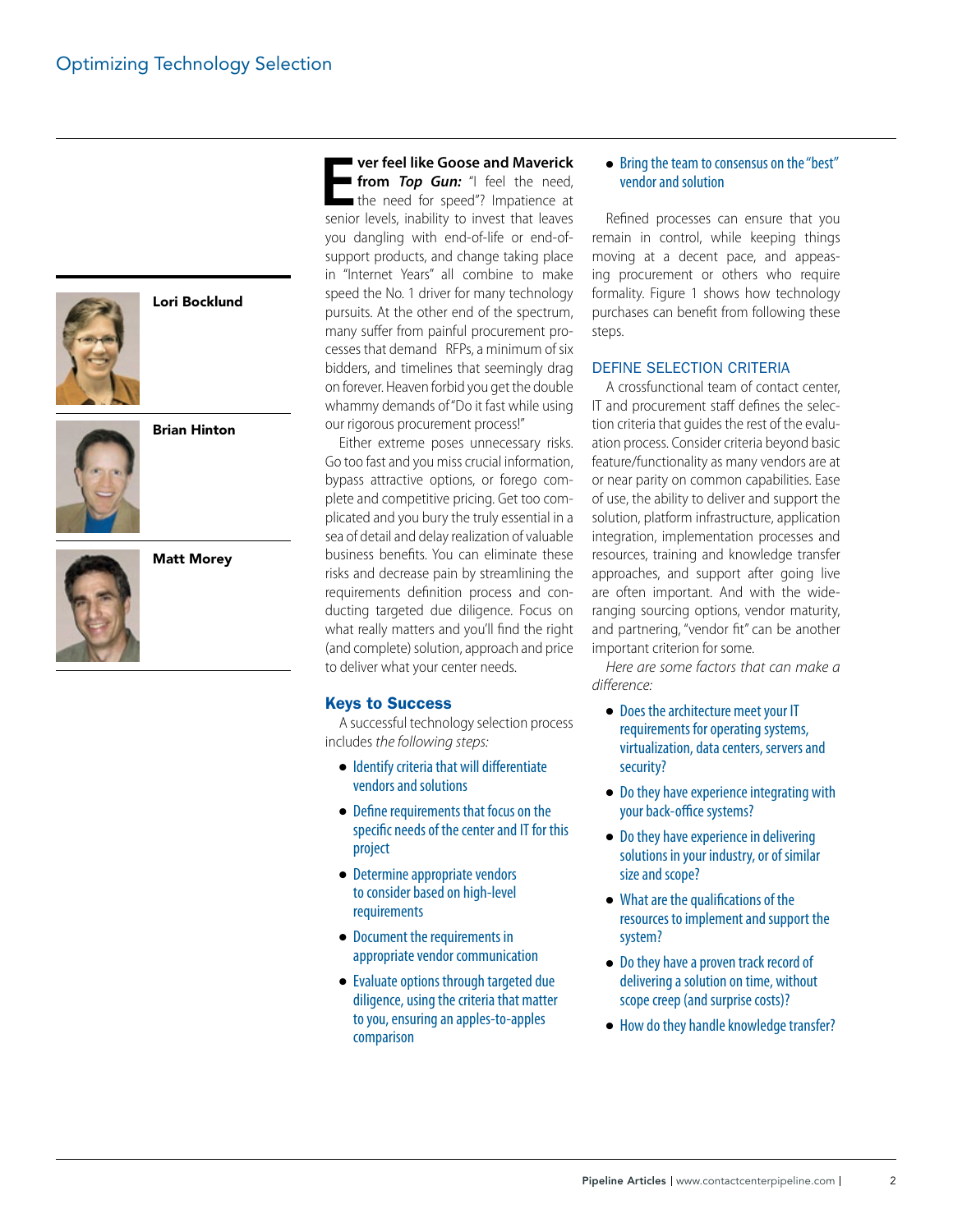### Optimizing Technology Selection

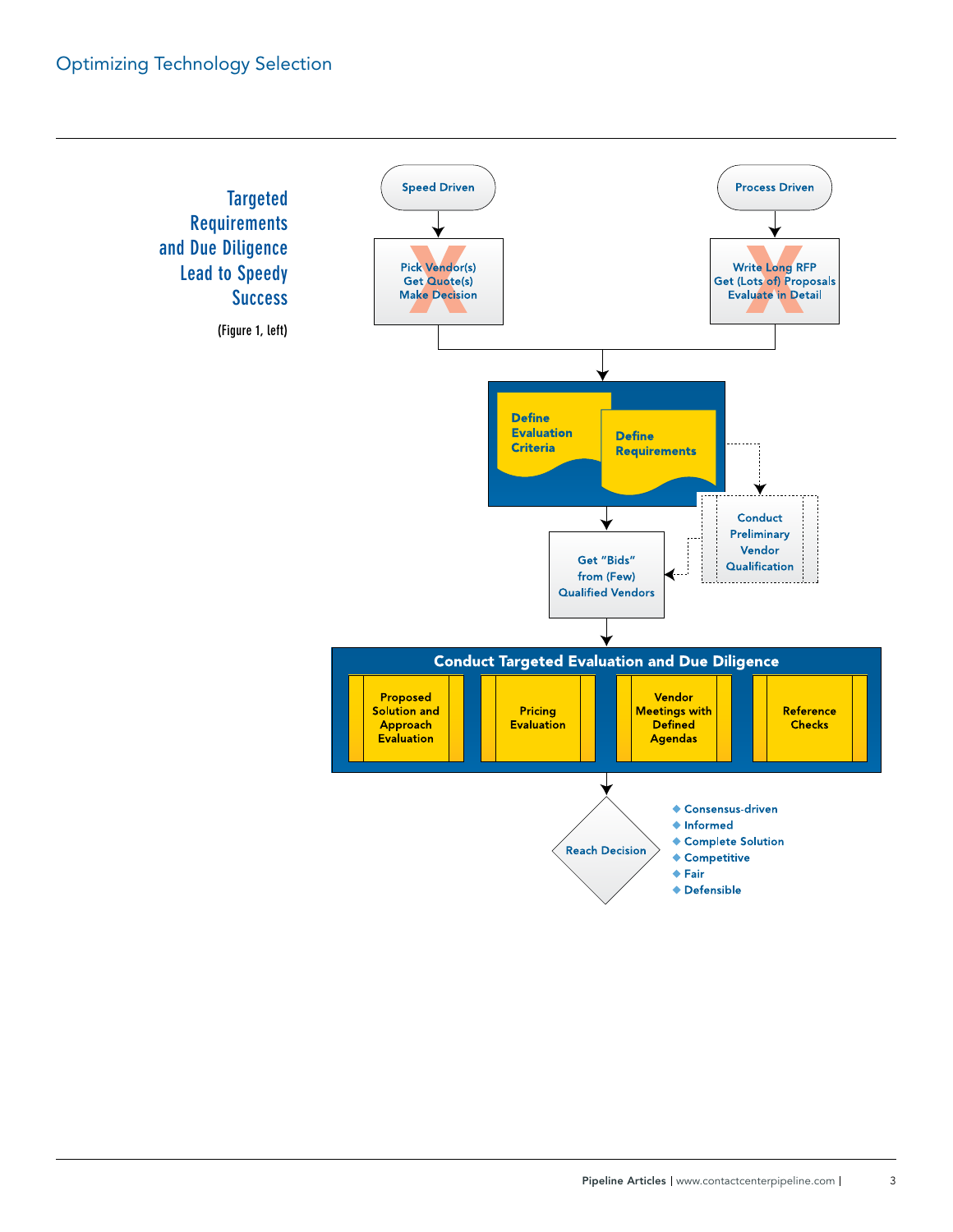Price is noticeably absent from the "top" criteria. It is certainly important, but it's negotiable and thus relegated to secondary importance. You want to get a deep understanding of all the other criteria first and then use that knowledge to influence subsequent dialogue with the "preferred" vendor.

#### Document requirements

A requirements document can be a structured list of questions or a formal RFP. It should seek targeted information that controls what you gather from each vendor and facilitates side-by-side comparisons. As noted in Table 1 on page 6, a process-driven approach generally elicits more detail than a speed-driven approach. In either case, your requirements document should align with your evaluation criteria.

Common categories to consider include:

- Functional requirements
- Technical requirements
- Implementation approach
- Support
- Vendor qualifications and experience
- Pricing

We highlight key elements of these areas below.

#### Functional Requirements

Provide your list of requirements and ask vendors to confirm their ability to deliver or note exceptions. Steer clear of detailed narratives that cloud responses. Focus in on the few really important items that will differentiate one supplier from another and/or be a show stopper for your business needs. And get your numbers ready: licenses by media (voice, email and/or chat are most common), number of supervisor and reporting resources, number of inbound and outbound trunks, licenses for testing and training, etc.

#### Technical Requirements

Define the network, hardware and software requirements for servers in the data center and desktops in the contact center. Address specific hot buttons for areas such as reliability, resiliency, scalability, integration and security. The vendor platform requirements could impact your overall project costs if you need to upgrade infrastructure or provide hardware. Now is the time to find out!

#### Implementation Approach

Implementation approaches are not created equal; some are downright disappointing. If you want to meet or exceed expectations, dive into these important areas:

- Approach for discovery, project management, collaboration, etc.
- Timelines for each major phase, including design, development, testing and cutover
- Roles and responsibilities for them and for you
- Testing types, plans, tools and resources
- Training of various sorts, including: classroom, on-site, train-the-trainer, knowledge transfer

#### **SUPPORT**

It's not just about business hours or 24/7. Find out who does what and what the service level commitments and escalation processes entail. Probe on warranties, upgrade processes and perhaps even their release history and roadmap, if you're wondering where they've been and where they're going.

#### Vendor Fit

Gather some important documents for review by those who worry about the prospective partners' financials and contracts. Secure information on their experience and fit (projects of similar size, vertical, solutions, etc.) and the all-important references. And if they are bringing partners into the mix (for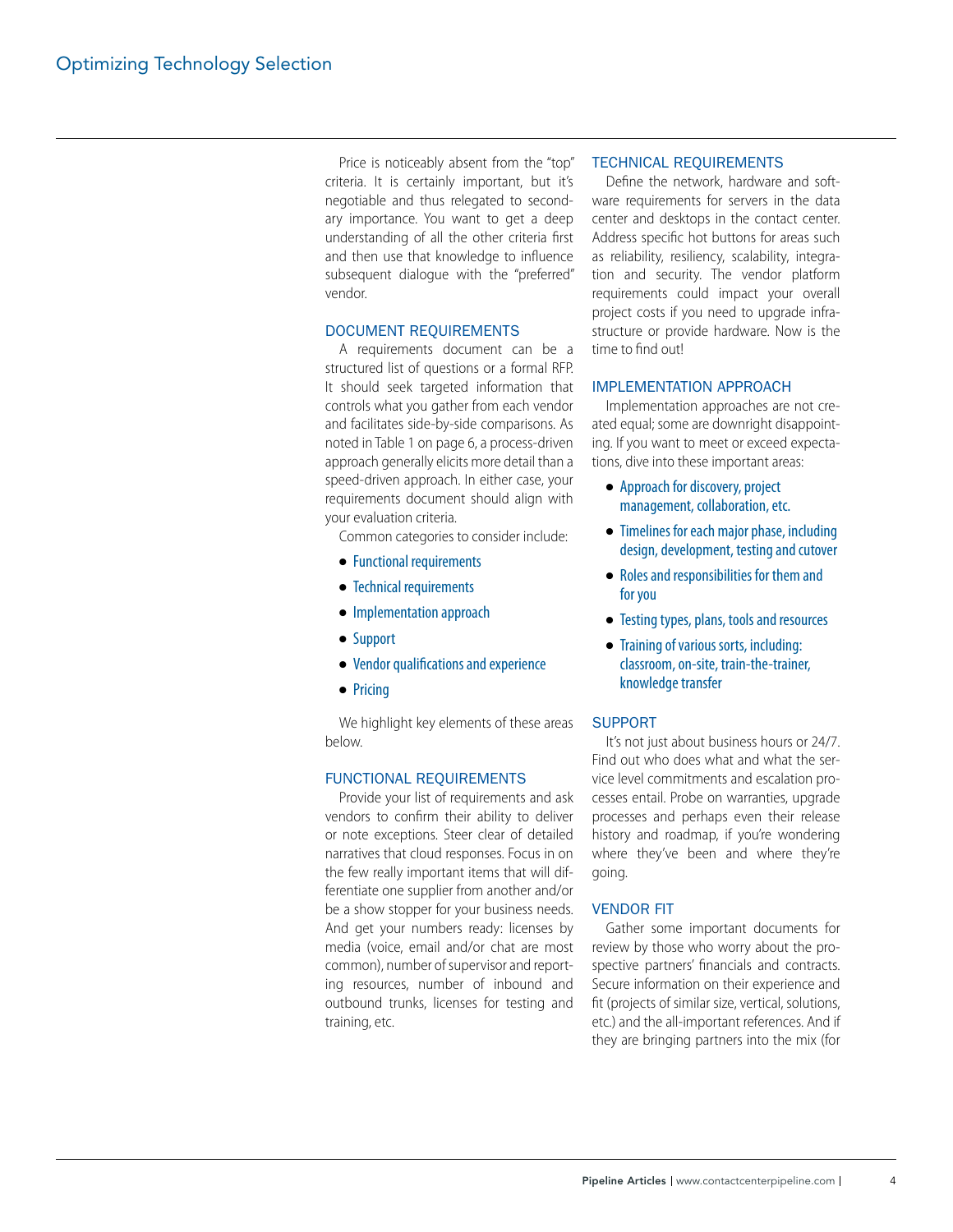products or services), this section should require information on them, as well.

#### **PRICING**

Provide vendors with a spreadsheet for them to complete to drive an apples-toapples comparison of hardware, software, implementation and support services. Ask for base pricing and discount levels to find out how serious they are about seeking your business.

#### Identifying appropriate **PARTNERS**

If you want to select the right solution and vendor, start with the right candidates. There's a world of choice in products, services and sourcing options, such as hosted or "cloud-based." A little time investment up front can go a long way in getting you off on the right foot.

These days, education on options comes free and easy. Vendors offer webinars and are more than willing to set up focused presentations (remote or live) for you and your team. These preliminary steps help get a feel for both the product and the partner and help rule things in or out early.

To go a step further, we are big fans of simple questionnaires asking 10 to 20 pointed and very important questions to qualify prospects. Want to make sure they have enough experience in your market, size or existing technology environment? Want to quickly assess if they can meet your timeline, provide hand-holding services or do it all for you? Responses to short, targeted inquiries save everyone a lot of time and trouble if the "fit" isn't there.

Where distributors are the delivery channel, the company selling, implementing and supporting the solution can be as important as the hardware and software. Take time to find the right ones with the right experience. You can even screen several providers of the same product without having to evaluate a full bid from each. You'll quickly ascertain with whom you do—and don't—want to have a long-term relationship.

#### Gather information and compare vendors

This is the point that you begin to tie everything together. With targeted bids based on the defined requirements, create a matrix using your evaluation criteria. The matrix should include columns for pros, cons, issues and questions. This format makes it easy to glean what is relevant from the responses. Map pricing to components to ensure that you are comparing apples to apples.( See the sidebar on pricing components, page 25.)

Upon completing your initial review of the responses, you can narrow the field to your short list of vendors. Continue your evaluation by checking references and holding vendor presentations. Maintain control by providing the vendors with a detailed agenda that identifies what you want them to cover during their presentations. Structure the agenda around issues that surfaced during your review so each presentation fills gaps in understanding. This step may require multiple meetings to address what is important to the contact center (functions, interfaces, etc.) and IT (architecture, integration, etc.).

#### Make the selection

The most important part of choosing is building consensus so that all stakeholders own and support the final decision. Circle back to the original criteria to create a common focus in decision-making. Build a scoring template that allows each team member to score the vendors on the differentiators. Figure 2 shows how an evaluation team might establish the weight of each criterion. Figure 3 shows how this same team might score a vendor response based on the defined criteria and weights. While it's best to use the average, weighted score to determine the vendor that most nearly meets all requirements, differences in scoring can drive much-needed conversation in consen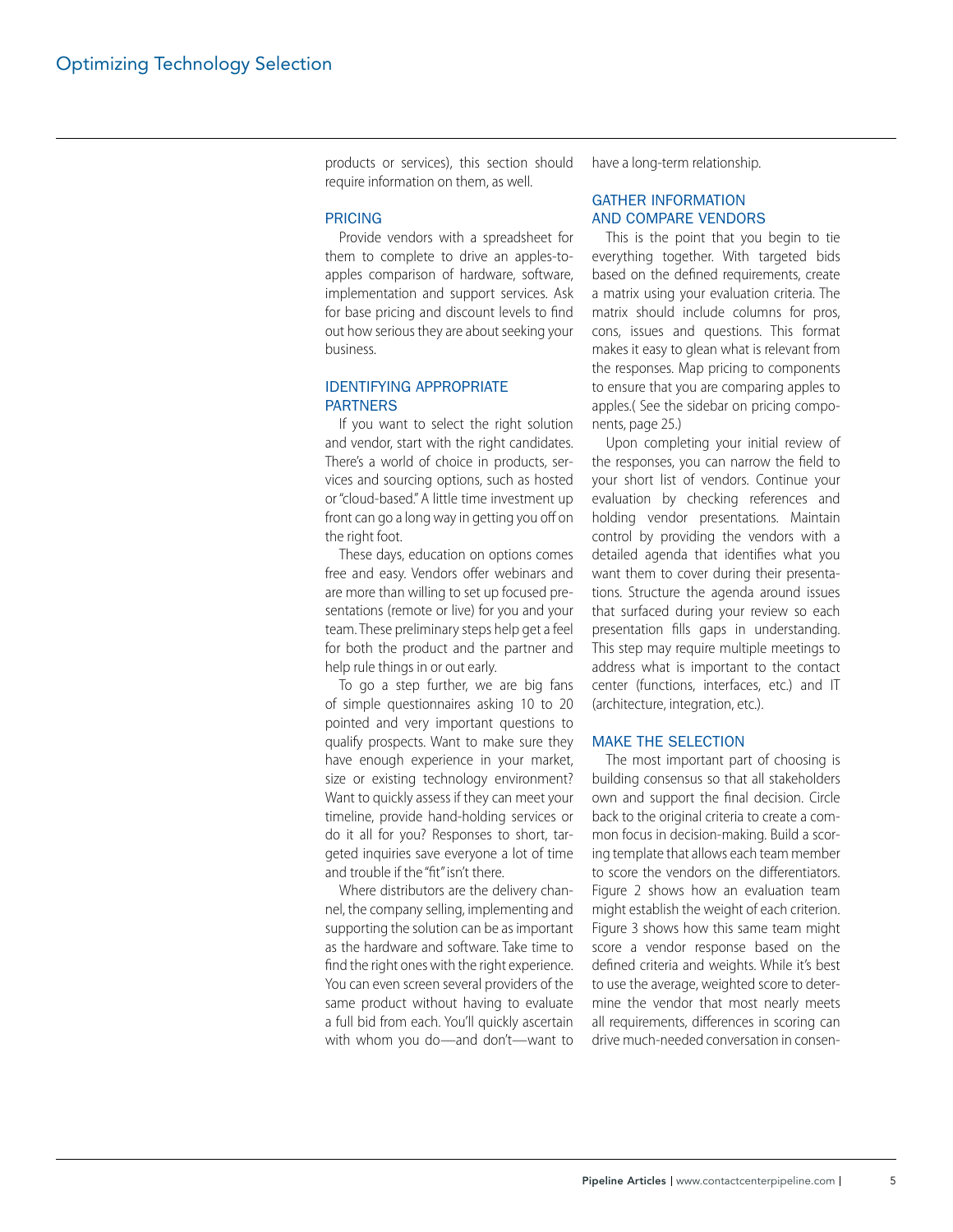sus building. Tools such as this can remove the emotions often attached to solutions or vendors, and help you "defend" the decision to leadership that must approve a purchase.

#### Choosing the "Best" Solution

As we all know, no vendor or product is perfect. There are always tradeoffs to find the best solution to meet your center's needs. The good news is that you can apply a thorough yet tightly managed process to sort through your options. As you do, you will identify those tradeoffs and determine the best answer for your particular situation—all in a reasonable timeline with a solid outcome that you can feel confident has a complete and competitive price. Throughout this process, the entire team will learn valuable insights that help make the next step—implementation—smoother and less painful for all.  $\bullet$ 

#### *Figure 2: Example of a Scoring Template to Establish the Weight of Each Criterion*

#### **Evaluation Criteria and Weighting**

#### **Process:**

Individuals weight each criteria to total 100 Board individual weights Discuss differences in weights; these differences reflect different values of criteria that should be clarified Work toward consensus or near consensus (team must decide) Finalize scoring (either on consensus score or averaged score)

|                                           | Decision | Name            | Name             | Name | Average | Max | Min | Delta |
|-------------------------------------------|----------|-----------------|------------------|------|---------|-----|-----|-------|
| <b>Critical Features and Functions</b>    | 18       | 20              | 15 <sup>°</sup>  | 20   | 18      | 20  | 15  |       |
| Architecture / Technical Fit              | 12       | 10              | 15               | 10   | 12      | 15  | 10  |       |
| Ease of use                               | 17       | 20              | 15               | 15   | 17      | 20  | 15  |       |
| Experience and expertise - Implementation | 22       | 20              | 20               | 25   | 22      | 25  | 20  |       |
| Experience and expertise - Support        | 10       | 10 <sup>1</sup> | 10 <sup>10</sup> | 10   | 10      | 10  | 10  |       |
| Vendor fit                                | 15       | 15 <sup>1</sup> | 20               | 10   | 15      | 20  | 10  | 10    |
| Cost /TCO                                 |          |                 | 5                | 10   |         | 10  |     |       |
|                                           | 100      | 100             | 100              | 100  | 100     |     |     |       |

#### *Figure 3: Example of a Vendor Scoring Template Using the Defined Criteria and Weights*

#### **Vendor Evaluation and Scoring**

- 1 Solution does not meet needs
- 2 Solution only partially meets needs
- 3 Solution fully meets needs
- 4 Solution exceeds needs (without adding unnecessary cost)

|                                           |        |   |   |                              |   |                | Weighted  |
|-------------------------------------------|--------|---|---|------------------------------|---|----------------|-----------|
|                                           | Weight |   |   | Name   Name   Name   Average |   | Min Max Delta  | Avg score |
| Critical Features and Functions           | 18     |   |   | 2.67                         |   |                | 49        |
| Architecture / Technical Fit              | 12     |   |   | 2.67                         |   | 2              | 31        |
| Ease of use                               | 17     |   |   | 2.33                         |   |                | 39        |
| Experience and expertise - Implementation | 22     |   | 4 | 2.33                         |   | 3              | 61        |
| <b>Experience and expertise - Support</b> | 10     | 4 | 4 | 3.33                         |   | $\overline{2}$ | 33        |
| Vendor fit                                | 15     | 4 |   | 3.67                         | 4 |                | 66        |
| Cost /TCO                                 |        |   |   | 1.67                         |   |                |           |
|                                           | 100    |   |   |                              |   |                | 269       |

#### *Table 1: Essential Requirements to Address*

|                                                              | <b>Speed Driven</b> Process Driven |
|--------------------------------------------------------------|------------------------------------|
| <b>Background information on your environment</b>            |                                    |
| <b>Licensing counts by functionality</b>                     |                                    |
| <b>High level feature functionality</b>                      |                                    |
| <b>Detailed functional requirements</b>                      |                                    |
| <b>Technical Requirements (Integration and Architecture)</b> |                                    |
| <b>Implementation Approach</b>                               |                                    |
| <b>Detailed implementation documentation</b>                 |                                    |
| <b>Support Options</b>                                       |                                    |
| <b>References</b>                                            |                                    |
| <b>Detailed vendor qualifications</b>                        |                                    |